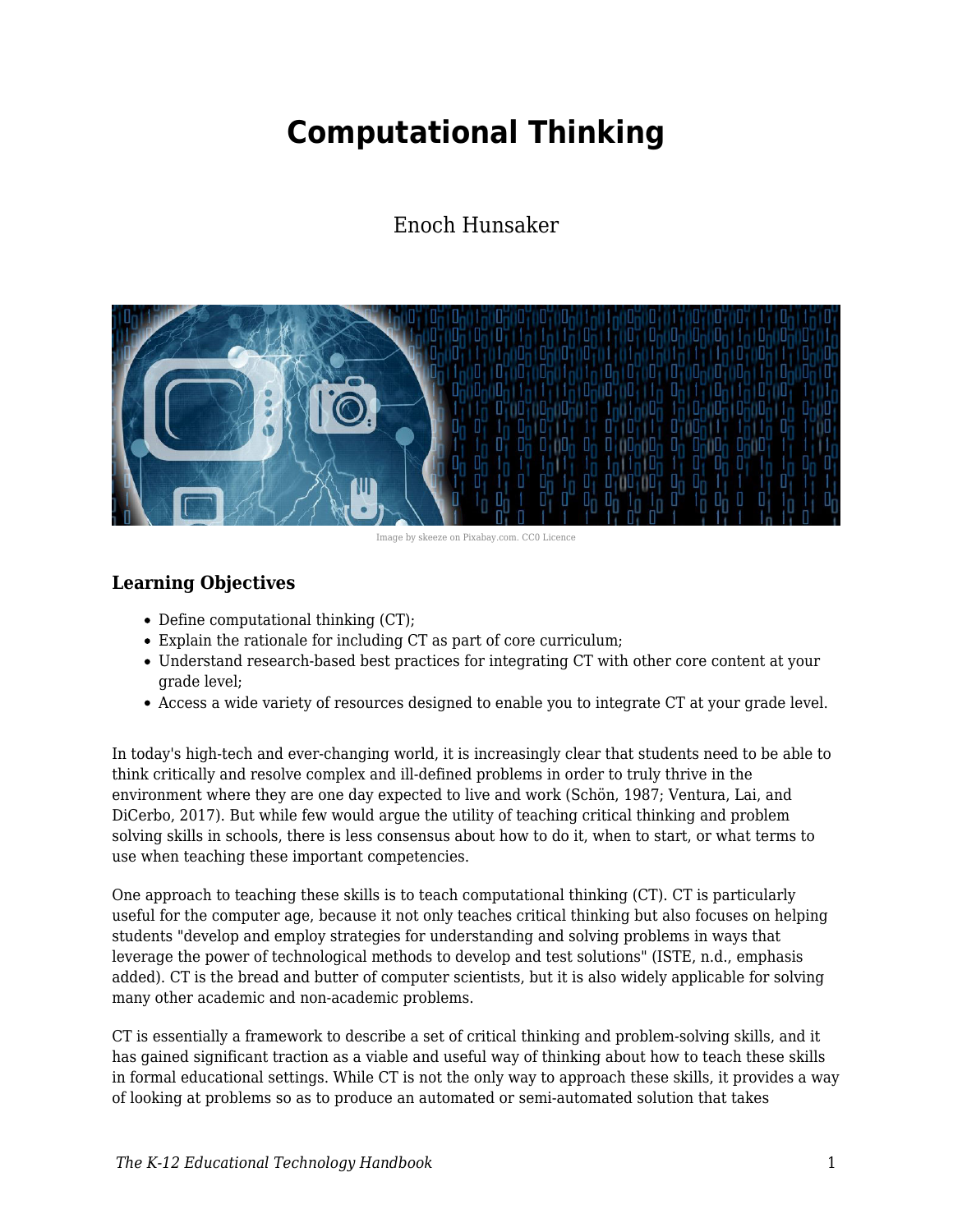advantage of the unique affordances of computer technologies. It can also be beneficial in providing a common vocabulary, a wealth of resources, and a vibrant community of practice for teachers seeking to focus, coordinate, and improve efforts to guide rising generations in developing problem solving skills.



### [Watch on YouTube https://edtechbooks.org/-vY](https://www.youtube.com/embed/mUXo-S7gzds?autoplay=1&rel=0&showinfo=0&modestbranding=1)

#### **Key Terms**

Coding

a language that a computer can use to complete a task or a set of instructions

Computational Thinking

a problem solving process; typically broken down into decomposition, pattern recognition, abstraction, and algorithm design

Unplugged

a coding lesson that does not require a computer

## **Why Integrate Computational Thinking?**

More than ever, we live in a world that is informed and inundated by computer technology. This fact may conjure thoughts of smartphones and personal computers, but increasingly, many everyday and traditionally non-digital objects are being designed to operate via a computer program. Some of these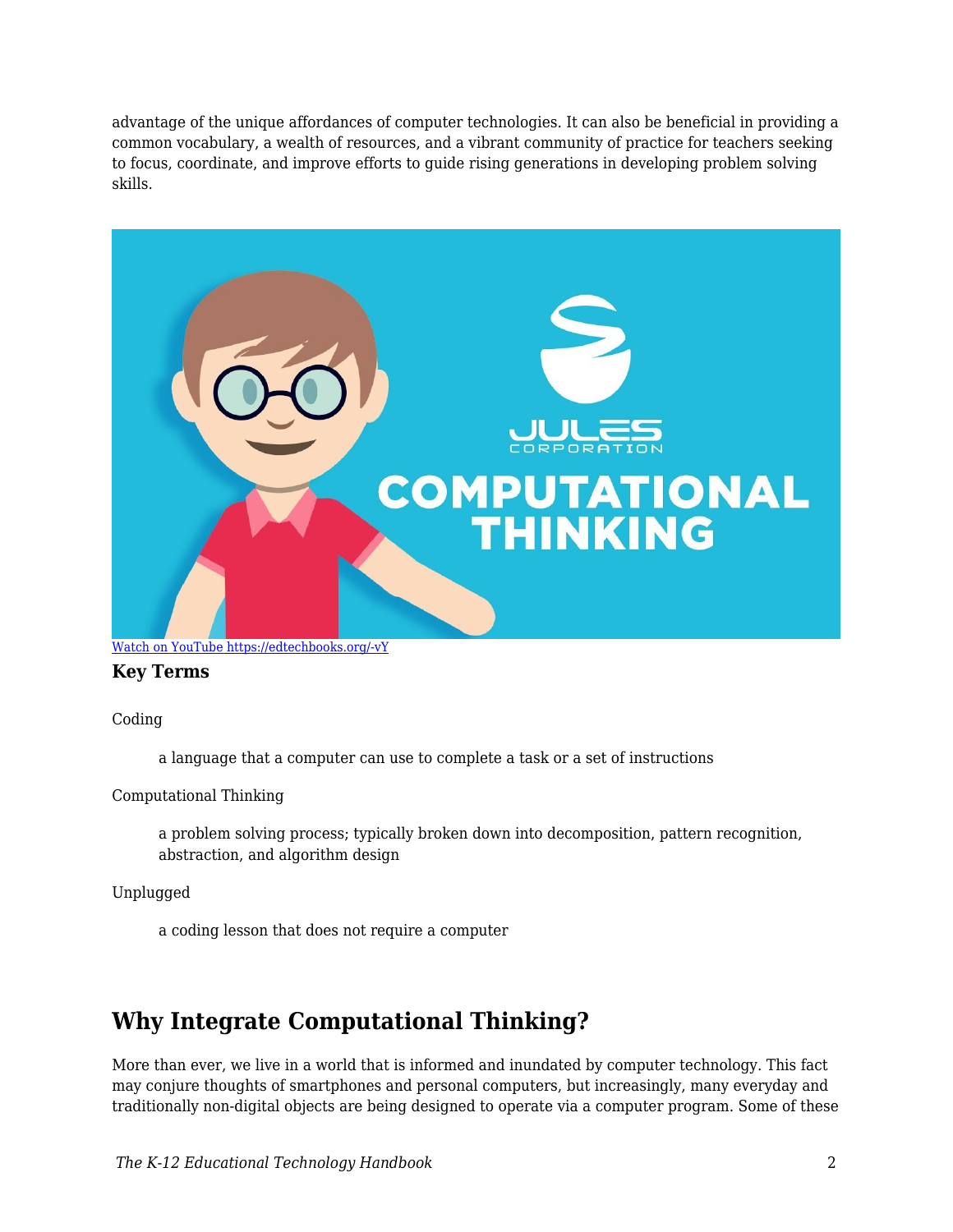objects include streetlights, car engines, watches, roads, car tires, shoes, and even [cereal boxes](https://www.youtube.com/watch?v=M0R5LPhLz_U&feature=player_embedded) (Hartigan, 2013).

As computer programs become more widespread, computer programming becomes an increasingly relevant skill, and many political bodies are recognizing this fact. Support for teaching computing in K-12 schools is growing in the U.S. and abroad. Several countries, including England, Finland, South Korea, and Australia, require that children learn computing or computational thinking (Rich, Jones, Belikov, Yoshikawa, and Perkins, 2017). Several U.S. states and districts have similar requirements (Partovi, 2017; EdSurge, 2016). The United States has not yet officially adopted such measures, but appears to be moving in that direction. For example, in 2017 the Trump administration announced a yearly investment of \$200 million dollars into STEM education, noting that "the nature of our workforce has increasingly shifted to jobs requiring a different skill set, specifically in coding and computer science" (CNN Wire, 2017, emphasis added). Amazon, Facebook, and other major tech companies have committed a sum of over \$300 million (over the period of five years) to the new initiative (Romm, 2017). Thus, increasing attention, interest, and enthusiasm are paid to the role that computer science education should have in our schools (Bers, Flannery, Kazakoff, and Sullivan, 2014; Rich et al., 2017; Sullivan and Bers, 2016; Yadav et al., 2016; Yadav et al., 2017).

But before computer programming - or coding, as it is sometimes called - many believe that today's youth (and adults) need computational thinking (CT) to better solve the problems of the 21st century. CT may be considered a precursor to learning actual coding or computer programming skills. And while this is certainly true, it can also have a much broader application. The skills, attitudes, and approaches that make up CT are fundamental, universal, transferrable, and particularly appropriate and useful for the computer age. So, while a future computer programmer certainly needs CT, it is not necessarily true that everyone who learns CT should go on to learn coding. Rather, as computer technology becomes more embedded into the fabric of every industry, professionals in every industry need to be able to think in ways that leverage those computers to solve the problems of the future.

Learning computational thinking can benefit students both economically and academically. Each year there are far more computing jobs added than there are computer science graduates, with significant job growth projected for the foreseeable future (Bureau of Labor Statistics, 2018). Furthermore, studies have linked a host of academic benefits to learning CT, including improvement in student engagement, motivation, confidence, problem-solving, communication, and STEM learning and performance (Rich et al., 2017; Yadav et al., 2017).

## **What Is Computational Thinking?**

Stephen Wolfram (2016) stated that the "intellectual core" of computational thinking "is about formulating things with enough clarity, and in a systematic enough way, that one can tell a computer how to do them." After gathering input from over 700 computer science educators, researchers, and practitioners, the International Society for Technology in Education (ISTE) and the Computer Science Teachers Association (CSTA) (2011) issued a [joint statement in which they provided an operational](http://www.iste.org/docs/ct-documents/computational-thinking-operational-definition-flyer.pdf) [definition of computational thinking](http://www.iste.org/docs/ct-documents/computational-thinking-operational-definition-flyer.pdf), which involves both a problem-solving process and a series of dispositions and attitudes.

Computational thinking may imply a certain degree of facility and familiarity with computers, but it is much more than mere tech savviness. It is a combination of disciplined mental habits, attitudes of endurance, and essential soft skills. CT allows us to not merely consume technology, but to create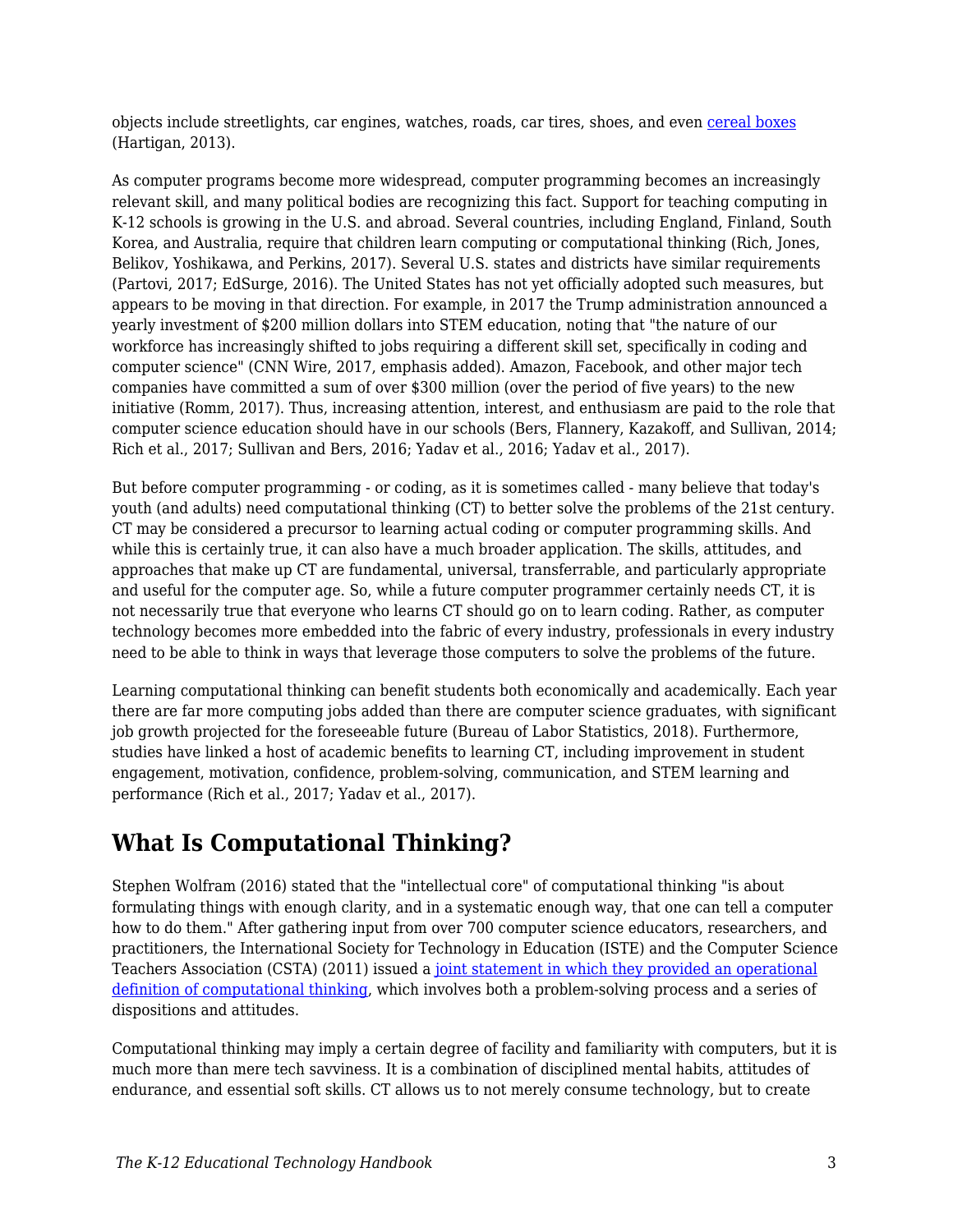with technology (Yadav, Hong, and Stephenson, 2016). It is not a way of making humans more like computers, but rather of empowering humans to use computers more effectively to solve the problems of the Computer Age (Wing, 2006).

The ISTE/CSTA (2011) definition is thorough, but it may also be useful for teachers to have a few key words to keep in mind when planning lessons, guiding discussions, commenting on student work, etc. The following table is derived from the documentation of various organizations that seek to define and categorize CT in a useful way for educators (CAS Barefoot, 2014; Google, n.d.b; ISTE, 2014). This is not intended to be comprehensive, but it does provide a reasonably complete snapshot of the most crucial components of CT.

## **Components of CT (CAS Barefoot, 2014; Google, n.d.b; ISTE, 2014)**

Skills

- **Decomposition:** Breaking down data, processes, or problems into smaller, manageable parts
- **Pattern Recognition:** Observing patterns, trends, and regularities in data
- **Abstraction:** Making a problem more understandable by reducing unnecessary detail.
- **Algorithm Design:** Developing the step by step instructions for solving this and similar problems
- **Evaluation:** Ensuring that your solution is a good one.

#### Attitudes

- **Confident:** believing in one's own ability to solve problems
- **Communicative:** willing and able to communicate effectively with others.
- **Flexible:** able to deal with change and open-ended problems

#### Approaches

- **Tinkering:** experimenting and playing
- **Creating:** designing and making
- **Debugging:** finding and fixing errors
- **Persevering:** keeping going
- **Collaborating:** working together.

Review These Terms on Quizlet

### **Thought Exercise: Problem-Solving Models**

Computational Thinking is an effective model of problem solving, but it is only one model. Others include scientific thinking or the scientific method (which is used by scientists to answer questions about how and why the world works) and design thinking (which is used by designers and engineers to design objects and experiences). Consider the steps of each of these widely-used problem-solving models: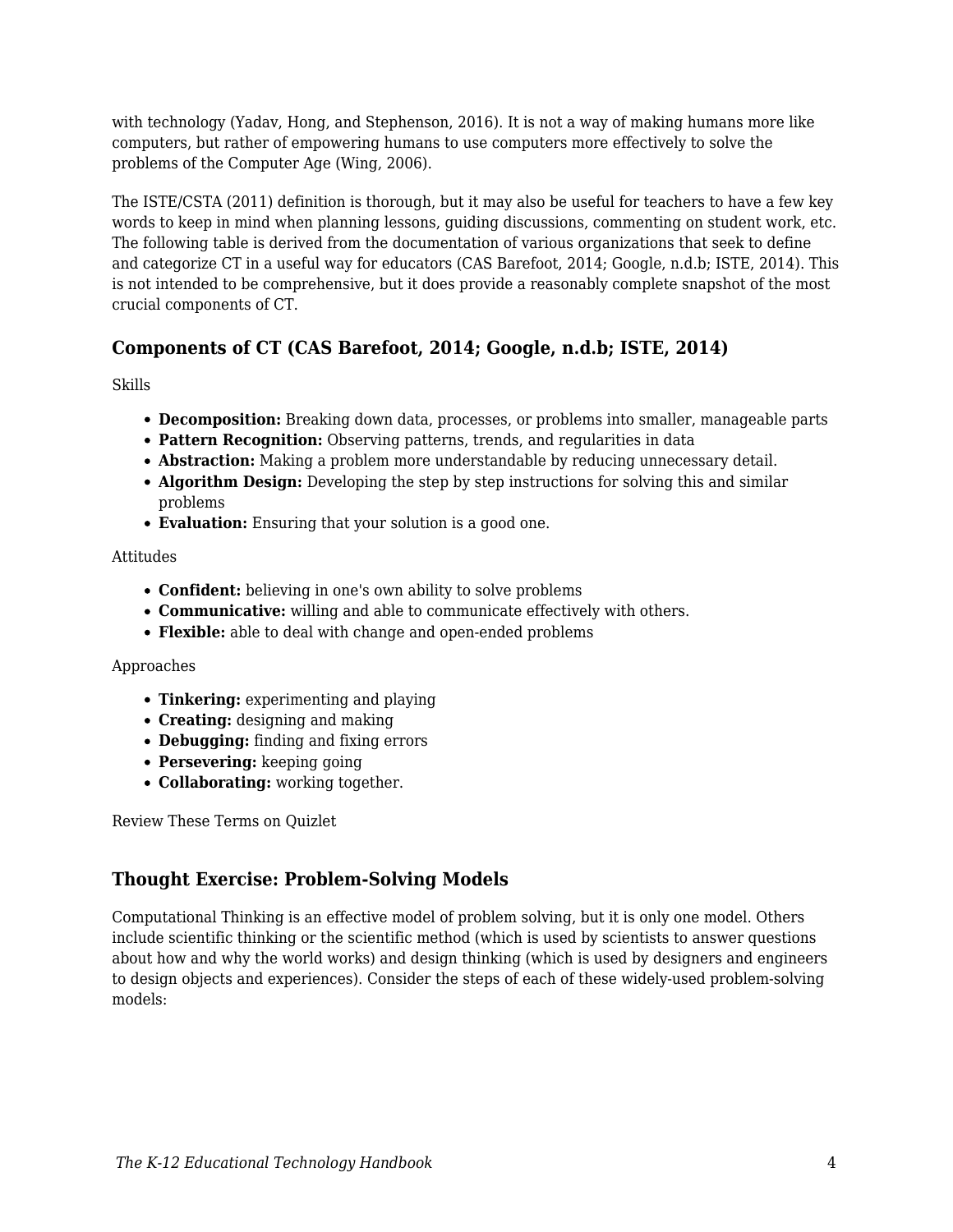| <b>Computational Thinking</b> | <b>Scientific Thinking</b> | <b>Design Thinking</b> |
|-------------------------------|----------------------------|------------------------|
|                               | 1. Ask a Question          |                        |
| 1. Decomposition              | 2. Conduct Research        | 1. Empathize           |
| 2. Pattern Recognition        | 3. Form a Hypothesis       | 2. Define              |
| 3. Abstraction                | 4. Test the Hypothesis     | 3. Ideate              |
| 4. Algorithm Design           | 5. Record & Analyze Data   | 4. Prototype           |
| 5. Evaluation                 | 6. Draw a Conclusion       | 5. Test                |
|                               | 7. Communicate Results     |                        |

Watch this video to better understand these processes:



Questions to Ponder:

- What might be the advantages and disadvantages of each problem-solving model?
- Could any model be applied to any problem? How might the types of results expected from each model differ?
- Are some problems better suited to one method than another?

## **Why Integrate CT in Early Childhood and Elementary Education**

Establishing a way of thinking takes time, so if CT is to be truly grasped by the professionals of the future, they need to be familiarized with these concepts early and often throughout their academic career (Yadav, Mayfield, Zhou, Hambrusch, and Korb, 2014). Computational thinking is "crossdisciplinary" in nature (Yadav et al., 2017), so it makes sense to start teaching it in elementary or even preschool, where all the subjects are naturally blended together for the students within the same environment.

Studies have shown that children as young as preschool-age (approximately 4) have been able to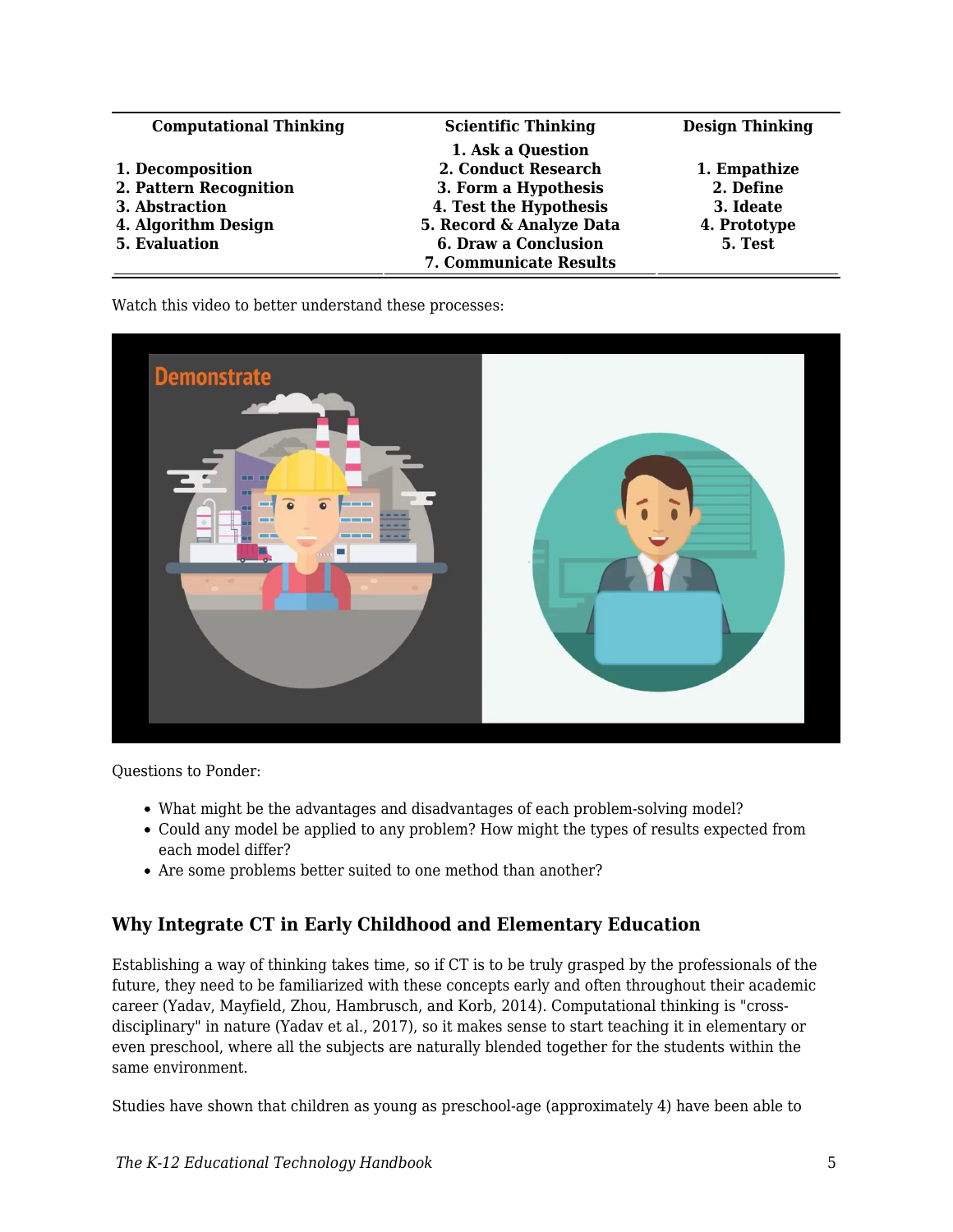successfully learn basic CT concepts (Sullivan and Bers, 2016; Bers et al., 2014). Studies also show that learning this can be "an engaging and rewarding" experience for the students (Bers et al., 2014).

Technology permeates our world and experience. Bers, Seddighin, and Sullivan (2013) have argued that because technology is an integral part of children's experience, early childhood education should include the study of technology. Teaching computational thinking is one way to do just that. In early childhood education, we often focus on understanding the natural world, which is certainly worth studying, but the man-made world is also worth studying. Most children are more familiar with cell phones than with polar bears, yet teachers are more likely to teach a unit on polar bears than on cell phones. We can and should study both (Bers et al., 2013).

Some early childhood practitioners may question the appropriateness of teaching computational thinking to very young students, due to prevalent and well-founded concerns about giving too much screen time to young children (NAEYC and Fred Rogers, 2012). However, these concerns can be reduced by understanding that (1) there is a wide variety of CT activities that do not require the use of a screen (e.g., unplugged activities, screenless robots) and (2) that even activities that do involve screen time can--and should--be constructed as interactive, rather than non-interactive uses of technology (NAEYC and Fred Rogers, 2012).

### **Why Integrate CT in Secondary Education**

Some secondary educators may understandably feel that, unless they are planning to get an endorsement in information technology education, computational thinking has little to do with them. However, teaching CT concepts in English, history, math, science, second languages, and other core and elective subjects is actually a great way to "support problem solving across all disciplines" (Google, n.d.a) Grover (2018) argues, "Like any skill, CT is best taught and learned in context, and embedded into class subjects."

If CT education is embedded across multiple subject areas at the same school, it has additional advantages, such as helping students to "make powerful connections between their classes and beyond" and "have a rich toolkit to draw from that crosses traditional subject borders" when faced with problems that are difficult to categorize within a traditional subject area (Sheldon, 2017).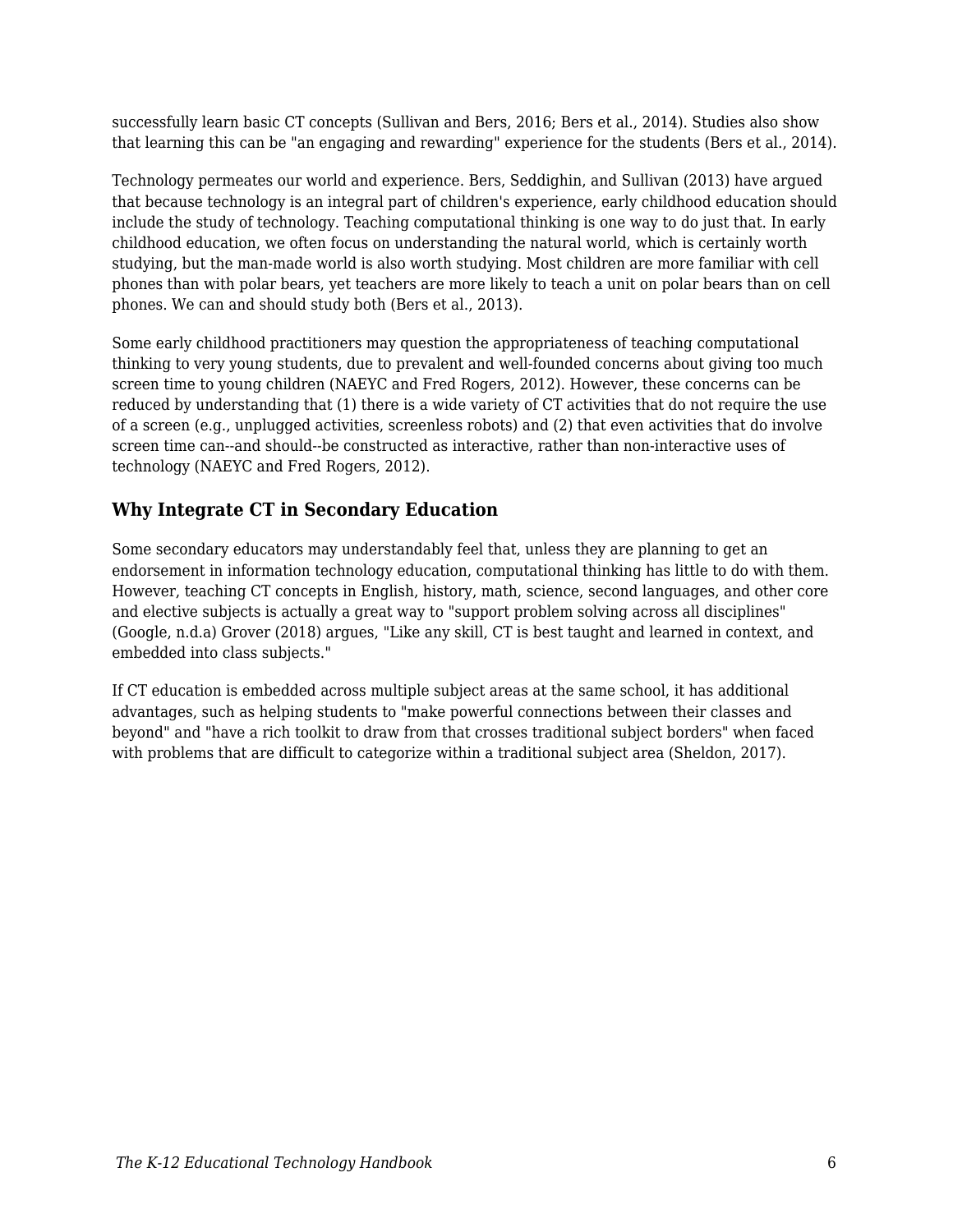## **Thought Exercise: CT - A 21st Century Literacy?**

Many claim that computational thinking is an essential 21st Century Literacy which ought to be taught alongside reading, writing, and arithmetic in our schools. While you don't necessarily have to agree with this assessment, it is important to understand the rationale behind it.

Consider the following statements from CT education proponents, then consider the questions listed below:

Just as basic literacy in math and science are considered essential for all children to understand how the world works, education must also address the development of knowledge and skills pertaining to computing, which is now so integrally intertwined with every profession (Grover, 2018).

Computational thinking is a fundamental skill for everyone, not just for computer scientists. To reading, writing, and arithmetic, we should add computational thinking to every child's analytical ability. Just as the printing press facilitated the spread of the three Rs, what is appropriately incestuous about this vision is that computing and computers facilitate the spread of computational thinking (Wing, 2006).

Questions to Ponder:

- What is a "literacy"?
- Do you agree that computational thinking is a literacy?
- Do you agree that it is as fundamental as reading, writing, and math in the 21st Century? Why or why not?

## **How to Effectively Integrate CT into Your Classroom**

This section is intended as a reference. Feel free to focus on reading the parts that are most relevant to you.

### **Research-Based Effective Practice for CT Integration**

Teaching computational thinking has traditionally been viewed as a primarily constructionist endeavor (Bers et al., 2014; Buss and Gamboa, 2017). Constructionism posits that "children can learn deeply when they build their own meaningful projects in a community of learners and reflect carefully on the process" (Bers et al., 2014). In particular, the constructionist approach described by Seymour Papert "provides children the freedom to explore their own interests through technologies (Bers, 2008) while investigating domain-specific content learning and also exercising metacognitive, problem-solving, and reasoning skills" (Bers et al., 2014).

Within this broadly constructionist framework, a variety of instructional principles and methods have been identified as effective practices for teaching computational thinking. These practices can be adapted to most grade levels and subject areas.

**Modeling**. Teachers should set an example of learning by modeling their own understanding, learning, and progress in computational thinking. Especially in the early stages, they should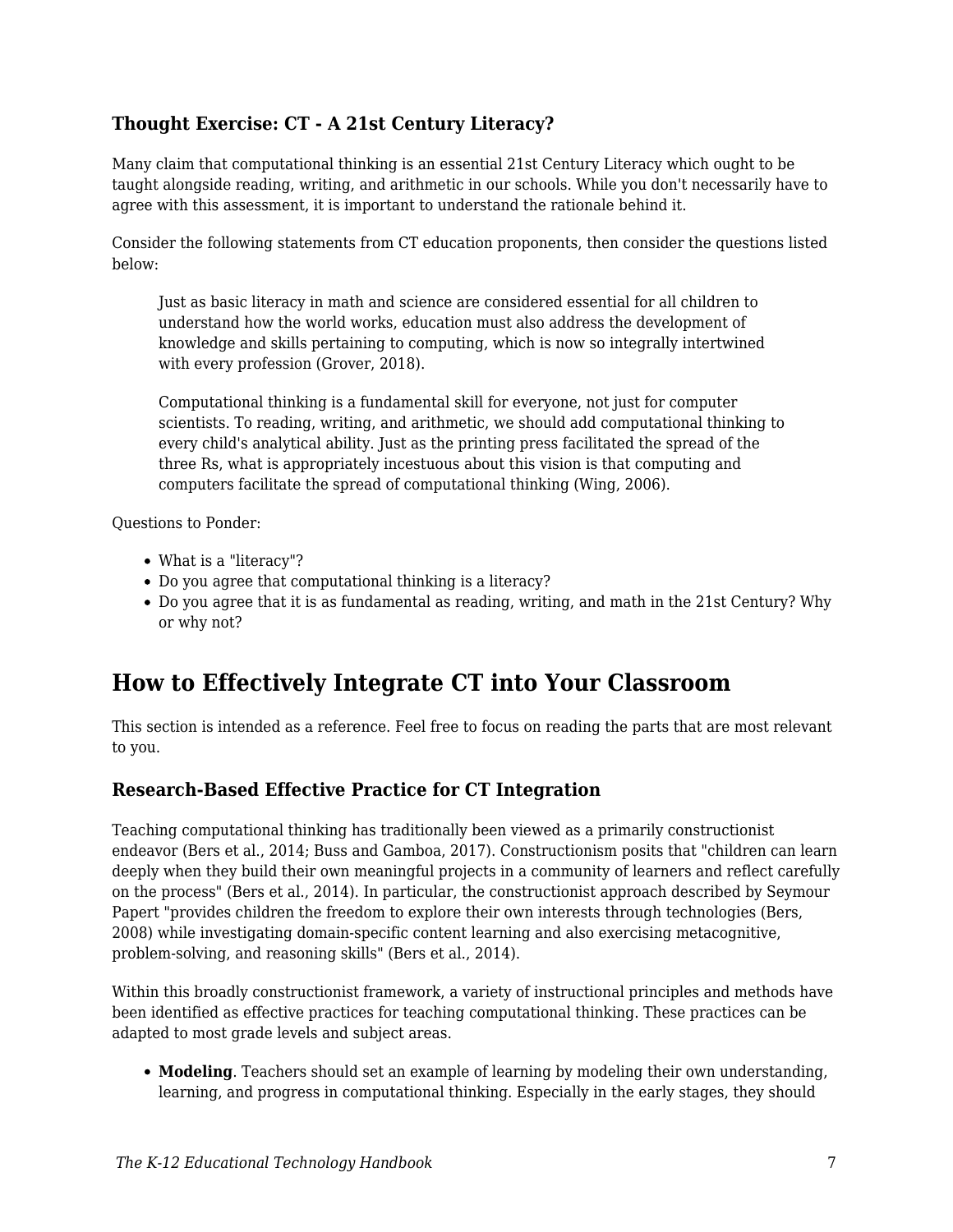also model the computational thinking process for students so they understand what the learning, reflection, and revision look like (Highfield, 2015).

- **Integrating.** Teachers should collaborate with other teachers to facilitate the completion of interdisciplinary culminating projects (Bers et al., 2014).
- **Releasing Responsibility Gradually.** When teaching CT, educators should start with direct instruction, move to a simple guided activity, then issue an open-ended challenge or problem (Buss and Gamboa, 2017). Teachers should then continue to guide behavior, even while working/playing as a team (Highfield, 2015).
- **Encouraging.** Insofar as possible, teachers should provide "encouragement and problemsolving hints and tips," rather than outright answers (Buss and Gamboa, 2017).
- **Questioning.** Rather than providing answers directly, teachers should ask "probing questions" before, during, and after learning activities (Buss and Gamboa, 2017; See also Highfield, 2015) These questions should encourage students to reflect on their learning and might begin with phrases like the following (Buss and Gamboa, 2017):
	- "What if you were to..."
	- "How would you..."
	- "Have you considered..."
- **Fostering alternative problem-solving.** Teachers should promote alternative ways of modeling a problem (Buss and Gamboa, 2017), such as
	- Drawing out solutions on paper.
	- Discussing alternative solutions as teams.
	- Relating challenges to more familiar circumstances.
- **Using CT vocabulary across the curriculum** (Yadav et al., 2014). This can reinforce students' understanding of the terms and help them see their applicability across the curriculum and in daily life. For example, a teacher might refer to a set of rules or procedures as an "algorithm"; invite students to create an "abstraction" of how they feel; or emphasize that you are practicing "pattern recognition" skills.

### **How and When to Use Technology in CT Education**

Teachers won't be utilizing technology every time they want to teach CT: they may be simply referencing CT vocabulary, helping students learn perseverance, or engaging students in an unplugged coding activity. However, since CT does involve "leverag[ing] the power of technological methods" (ISTE, 2014), a progressive program of CT instruction will inevitably lead to some integration of technological devices.

Just as PIC-RAT can be a valuable heuristic for evaluating classroom technology integration and designing technological learning experiences, it can also help guide educators in making decisions about how and when to use technology in the CT education process. In general, teachers should strive to provide learning experiences that guide students toward the creative and transformative ends of the PIC and RAT spectrums.

For example, an elementary teacher wanting to integrate CT into her curriculum might begin by explaining some key CT concepts to her students, such as decomposition and abstraction. She might then introduce a mathematical word problem that requires the students to break the problem into component parts and filter out unnecessary detail. So far, it has not been necessary to use technology, and most uses (e.g., an online worksheet) would likely have been passive or interactive replacements of traditional practice.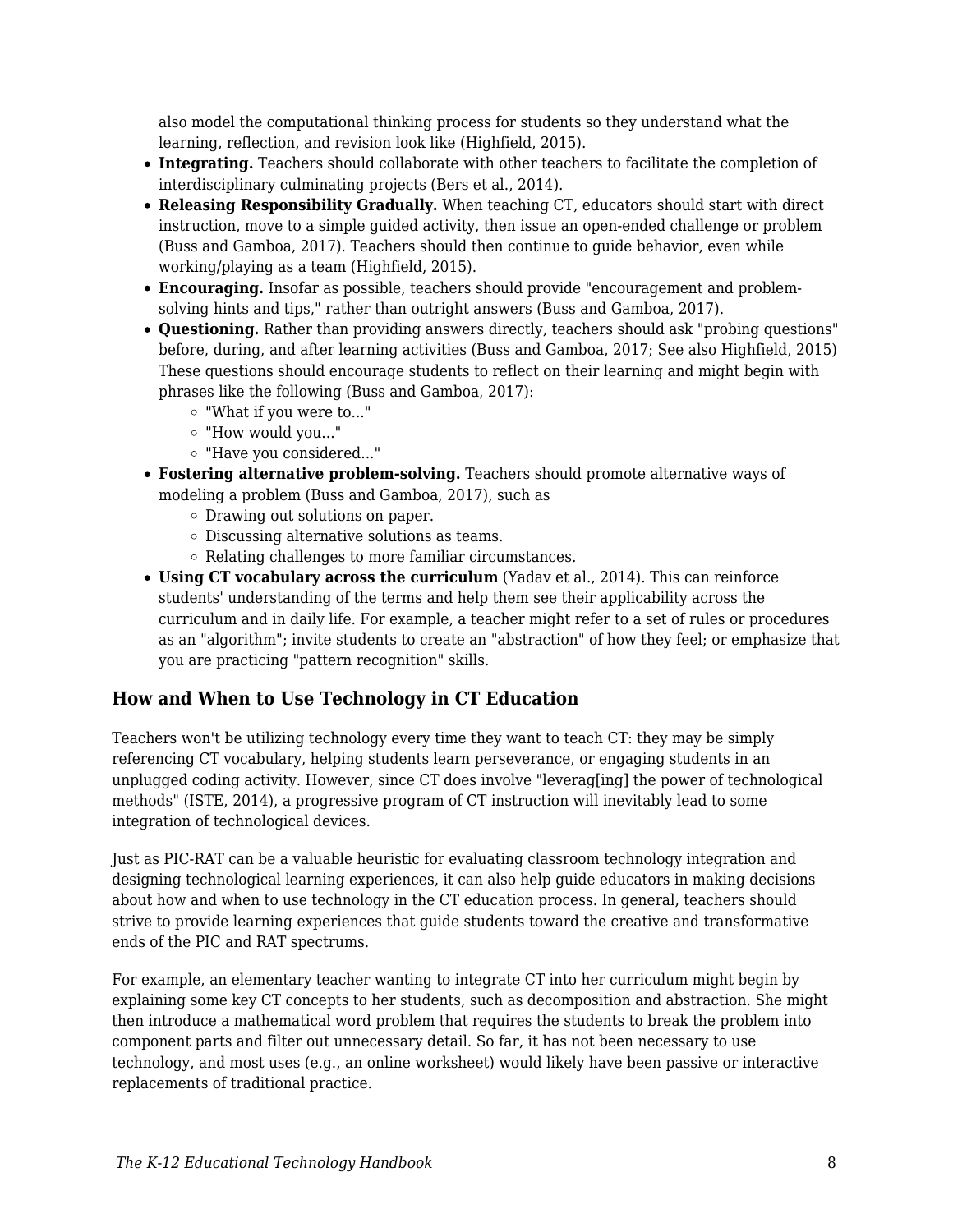However, as the teacher helps her students to learn additional aspects of math and CT, she may see organic ways to integrate technology in creative and transformative ways. For instance, she may feel that the best way to teach shape properties and algorithm design is to bring some codable robots into the classroom and have the students program them to draw regular polygonal shapes. At first, the students may have some interactive time with the robots, simply so they can learn how they function. Eventually, however, their use will become creative as they design an algorithm to meet the teacher's challenge. Such an experience may transform the learning in several ways, such as

- helping the students make connections between math and computer science that they would not have made with mere worksheets;
- deepening the students' perception of the relevance of both math and coding;
- engaging students in content they might otherwise have found routine and boring.

### **CT in Early Childhood and Elementary Education**

In addition to other research-based effective practices, the following ideas, examples and resources may be useful in an early childhood teaching context.

#### **Ideas**

- **Teach CT through Coding.** While learning CT does not require learning code, coding can be a particularly effective vehicle to introduce CT to young students, as it can help students to visualize and experience the concepts in a more concrete way. In particular, using "unplugged" activities and codable robots has been particularly effective for this age group.
	- *Unplugged Activities.* Unplugged activities are activities that teach coding concepts without involving a computer. Students may use a paper and pencil, manipulatives, or even their own bodies to experience coding principles in a deeper way. These activities naturally allow for conversations about and connections with CT skills, attitudes, and approaches.
	- *Codable Robots.* Codable robots can extend the coding and CT experience of young students. Robots provide lots of opportunities to integrate mathematical and engineering concepts into their coding and CT knowledge, and the connections students make can actually support their learning in traditional core subjects.

#### **Examples**

- Students learn about algorithms when the teacher explains what they are using the simple example of the routine students follow when they get up and come to school in the morning. Students then write their own algorithms for planting a seed and test it out with real seeds and soil (Randles, 2017).
- A teacher uses Ozobots (small robots programmable with paper and a marker) to teach her students about states of matter, geography, and coding. The ozobot moves across a map and the students must program it to move slower in cold regions and faster in warm regions. They need to practice communication, debugging, and algorithm design in order to make this work (Randles, 2017).
- Students create a math game with engineering toys and test every circuit before moving on to the next activity. If something doesn't work, they "debug" it. Students learn perseverance and communication skills in working together (Berdik, 2015).
- Students stuck in a difficult problem look toward a teacher for help, but the teacher directs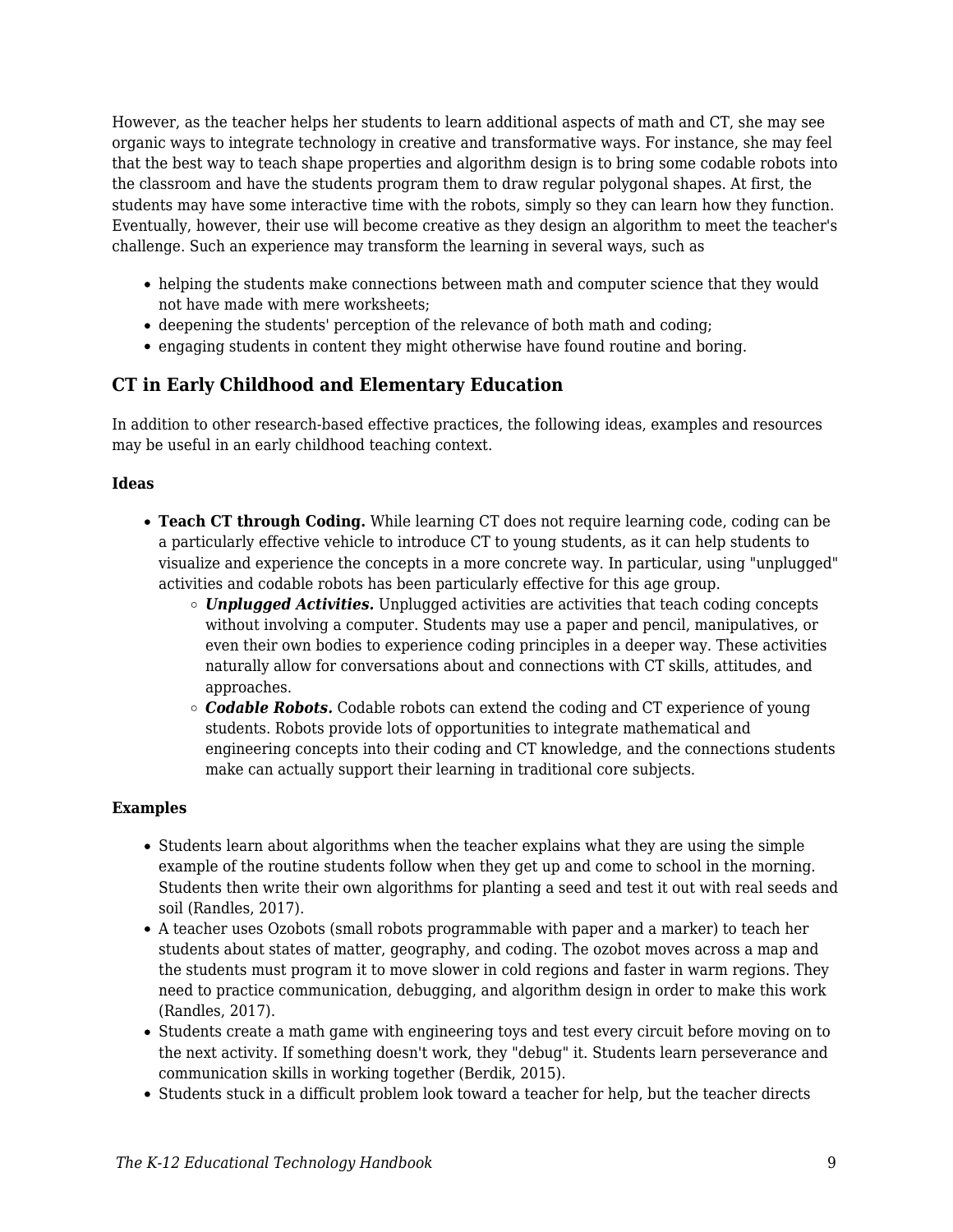them to "use prior knowledge, explore and work through it." Deep learning occurs as the students learn to persevere, collaborate, and rely on the CT process (Berdik, 2015).

Students and the teacher together create an "algorithm" for the procedure of leaving the classroom.

### **Secondary Education**

In addition to other research-based effective practices, consider the following ideas/examples for teaching CT in your specific subject area.

#### **Language Arts & Foreign Language**

- Students completing a short story unit are learning literary elements (e.g., plot, point of view, irony, etc.). Their assignment is to write a literary analysis in which they explore how a particular literary element influences a work. They utilize many CT skills throughout this unit, such as
	- $\circ$  Representing plot structure through abstraction (i.e., a plot diagram)
	- Logical organization and analysis of data in order to support their thesis.
	- $\circ$  Communicating and collaborating with others in class discussions
	- $\circ$  Th students also relate these skills to what they are learning in other subject areas (Barr, Harrison, and Conery, 2011).
- Students use logic to put together a jumbled story in correct sequence (Grover, 2018).
- Students identify patterns for different sentence types and rules for grammar (Grover, 2018).
- Students use first-order logic to arrive at conclusion based on given facts (Grover, 2018).
- Student construct social networks to analyze stories (Grover, 2018).
- Students program a story with alternative pathways ("Choose your own adventure") (Grover, 2018).
- Students analyze how algorithms affect dialogue and news feeds in social media (Angevine, 2018).
- Student collaborate to build a story, identify any "bugs" in the story, and fix those bugs to give the story a more logical flow. (Google, n.d.c)

#### **Social Studies**

- Students compare their modern lifestyle with the lifestyles of children from another era. They simulate the experience of children from the other era by writing about it in a blog. The teacher calls attention to the fact that they are practicing skills relevant to computational thinking, such as organizing and analyzing data logically, and representing data through an abstraction (Barr et al., 2011).
- Students review data and identify patterns and trends in wars and other historical events. The teacher helps the students recognize that they are practicing the CT skill of "pattern recognition." Students also create visualizations of these patterns and trends, and the teacher refers to them as "abstractions" (Grover, 2018).
- Students "create a simulation to study relationships in social science phenomena such as women's education and health." This is an abstraction (Grover, 2018).
- Students create models or "abstractions" for social systems, social networks, or social choice (Grover, 2018).
- Students use primary source data to study patterns of voting rights in the nation (Angevine, 2018).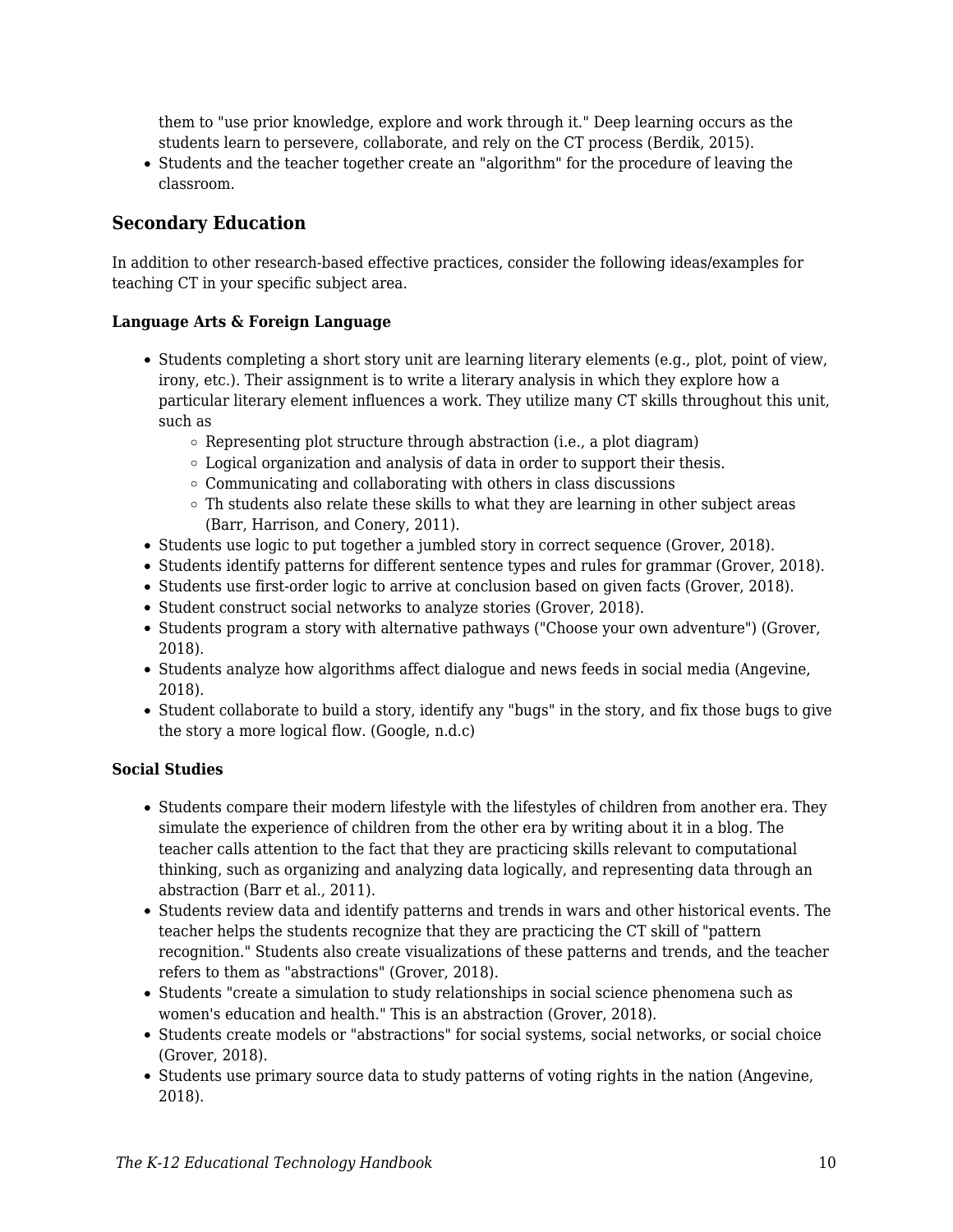#### **Engineering**

- Students look at a map of escape routes for the school. They recognize that the map is an "abstraction" and discuss how they could create an algorithm that would define the fastest way out of the school in the event of an emergency (Barr et al., 2011).
- Students compare and contrast the design thinking problem solving process and the computational thinking problem solving process and explore how each method can give them unique insights and solutions for engineering problems. They also discuss how the methods can be melded to provide more complete and better solutions.
- Students use engineering computer software to design structures.
- Students engage in a real-world construction simulation task as teams. They need to practice the skills of abstraction (drawing a design for the project), decomposition (breaking down the tasks that need to be completed). They also utilize CT approaches such as collaborating, creating, and (possibly) tinkering and debugging.

#### **Music**

- Students studying the diatonic scale and the concept of pitch use Scratch (a programming language) to create an "abstraction" of a xylophone. They also develop persistence as they work through a difficult problem (Barr et al., 2011).
- Students use algorithms to study intervals, rhythm, and composition (Angevine, 2018)
- Students explore musical patterns and create algorithms that can write a song (Google, n.d.c)

#### **Mathematics**

- Students model functions in algebra through programs (compare them to functions in programs) (Grover, 2018).
- Students write an algorithm (or precise sequence of steps) on how to do matrix multiplication or how to solve a quadratic equation (Grover, 2018).
- Students use decomposition to solve word problems (Grover, 2018).
- Students express generalizations (as algebraic representations) by identifying patterns (Grover, 2018).
- Students interpret and visualize statistics of an athlete's performance (Angevine, 2018).
- Students use robots to create a program that can draw any regular polygon of any regular size. They also explore how slight variations in the program can create fractal shapes.
- Students use basic patterns to label key points on the unit circle in terms of degrees, and then follows a similar process to relabel these points in terms of radians. Students can then develop an algorithm to convert between degrees and radians based on the patterns they used to count their way around the unit circle. (Google, n.d.c)
- Students use CT concepts to explore the linear association between variables using two sets of data. Students will read data in a spreadsheet and in a graph and identify positive and negative linear association based on the shape of the graph. (Google, n.d.c)

#### **Sciences**

- Do a species classification with explicit "If-Then" logic (younger grades) (Grover, 2018).
- Build a computational model of a physical phenomenon (Grover, 2018).
- Instead of playing with or manipulating pre-developed software simulations of scientific phenomenon, create (program) computational models and simulations to study and interrogate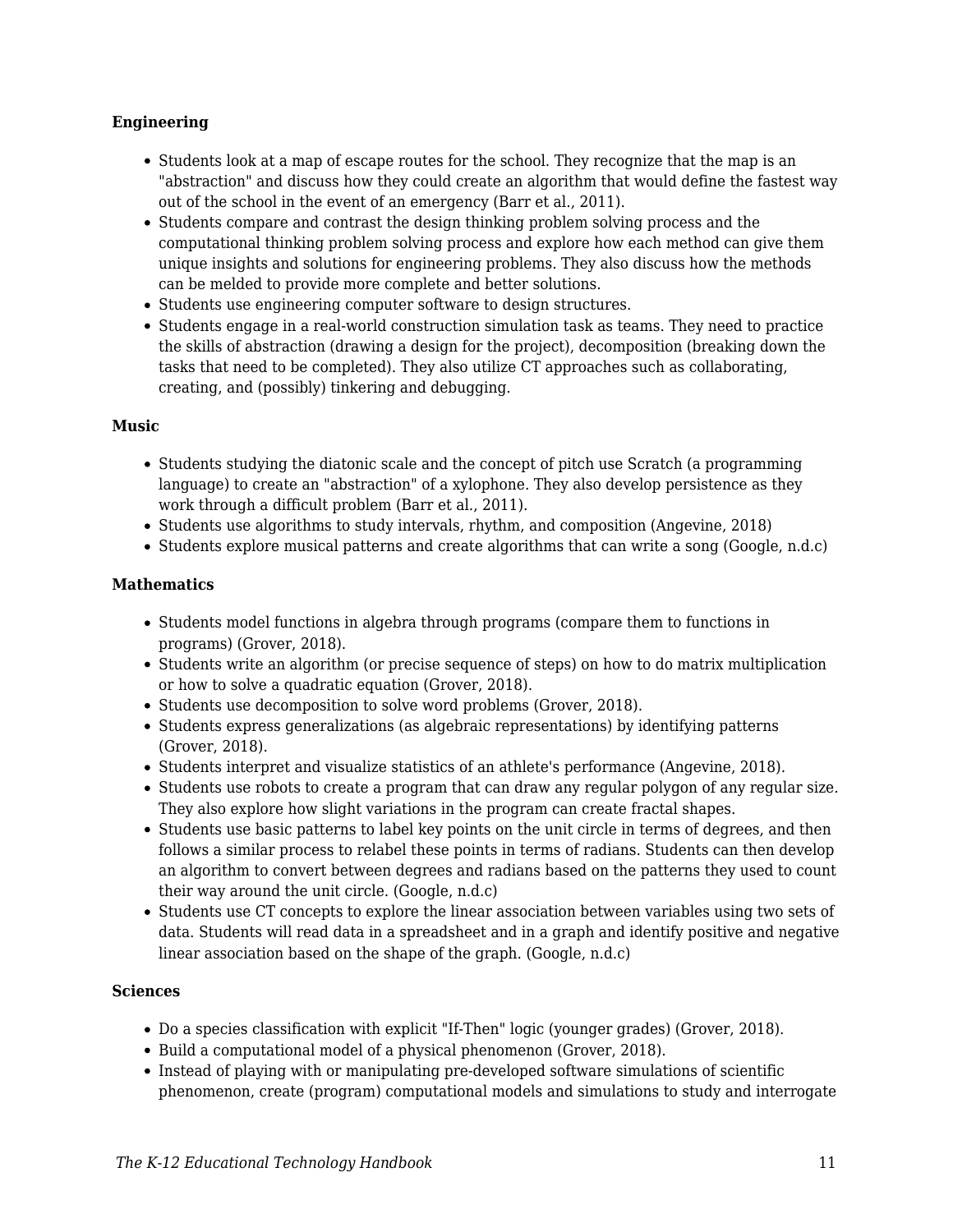phenomena (Grover, 2018).

- Students use computational models and processes to predict the effects of removing a species from the ecosystem (Angevine, 2018).
- Students create simulations and abstractions that model safe and unsafe roller coaster designs (Angevine, 2018).
- STudents model (i.e., abstract) different scientific laws and phenomena using CT concepts and approaches (Google, n.d.c).

#### **Family and Consumer Science**

- In a child development course, students engage in metacognition about the computational thinking process, and how it can help them to solve problems and make decisions in their own lives.
- In a sewing class, students observe common patterns in certain types of clothing. Later on, they create a pattern (i.e., an algorithm) for sewing a shirt. They also include diagrams (abstractions) within their pattern instructions.
- In a foods class, students explore and discuss patterns across cake recipes (e.g., classes of ingredients included, order of steps, baking times and temperatures). Students may also create their own cake recipe (algorithm) and test (evaluate) it based on a set of criteria of their choosing.
- In a personal finance class, students use computer software to track their spending over several months. They then use that data to find patterns and create graphs (i.e., abstractions) of spending patterns that can inform their future decisions.

#### **Dance & Physical Education**

- Students learning a variety of dance moves create their own dance (algorithm) by stringing them together.
- $\bullet$  Students in P.E. learn about the wide variety of computational resources (e.g., apps, wearables) that can help them monitor and improve their physical wellbeing and personal health habits. They use data they collect from some of these sources to create reports (abstractions) to help them make decisions about what habits they will seek to develop.

## **CT Learning and Lesson Planning Resources Resources**

The following table provides a number of resources for learning more about computational thinking and planning lessons that integrate its components.

|                                                                                          |               | <b>Grade Recommendation</b> |     |        |  |  |  |
|------------------------------------------------------------------------------------------|---------------|-----------------------------|-----|--------|--|--|--|
| <b>Resource</b>                                                                          | <b>Format</b> | $PreK-2$                    | 3-6 | $7-12$ |  |  |  |
| CT Learning & Leadership                                                                 |               |                             |     |        |  |  |  |
| <b>Computational Thinking Leadership Toolkit (ISTE)</b>                                  | <b>PDF</b>    |                             |     |        |  |  |  |
| Digital Promise's 10 CT-related micro-credentials                                        | Web           |                             |     |        |  |  |  |
| BYU's Understanding Computational Thinking and<br>Teaching Computational Thinking badges | Web           |                             |     |        |  |  |  |
| Google for Education - Computational Thinking for<br>Educators free online course.       | E-Course      |                             |     |        |  |  |  |

**Integration Activities Across the Curriculum**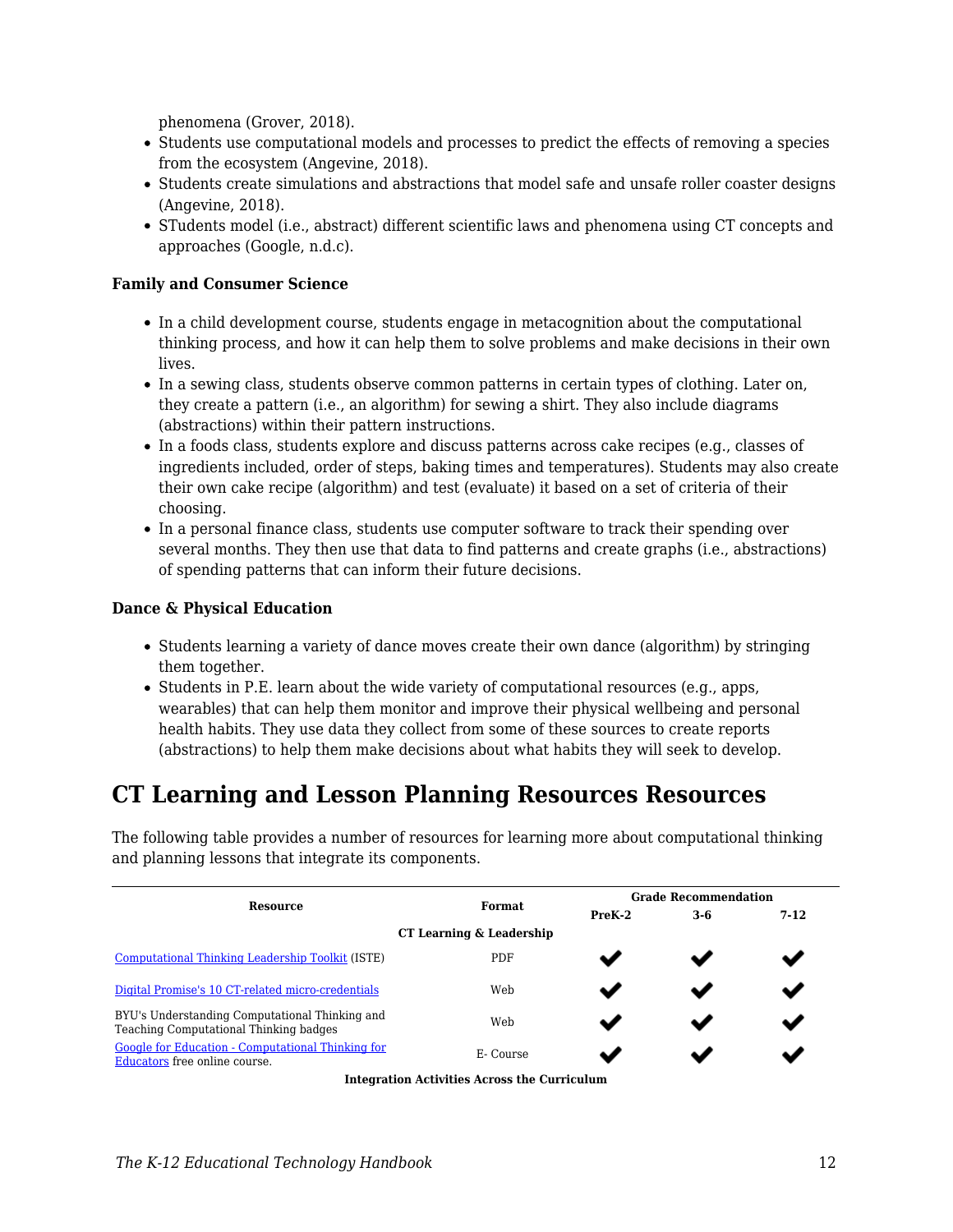| <b>Resource</b>                                                                                                    | Format                                           |        | <b>Grade Recommendation</b> |          |  |  |
|--------------------------------------------------------------------------------------------------------------------|--------------------------------------------------|--------|-----------------------------|----------|--|--|
|                                                                                                                    |                                                  | PreK-2 | $3-6$                       | $7 - 12$ |  |  |
| <b>CAS Barefoot's Computational Thinking page</b>                                                                  | Web                                              |        |                             |          |  |  |
| Google for Education - Exploring Computational Thinking:<br><b>CT Materials</b>                                    | Web                                              |        |                             |          |  |  |
| Wonder Workshop's Code to Learn Lesson Library                                                                     | Web                                              |        |                             |          |  |  |
| Computational Thinking Teacher Resources, 2nd Edition<br>(ISTE)                                                    | <b>PDF</b>                                       |        |                             |          |  |  |
| <b>CT Vocabulary and Progression Chart (ISTE)</b>                                                                  | PDF                                              |        |                             |          |  |  |
| <b>Understanding Developmentally-Appropriate Integration</b>                                                       |                                                  |        |                             |          |  |  |
| <b>NAEYC's Technology &amp; Media website</b>                                                                      | Web                                              |        |                             |          |  |  |
| <b>Fred Rogers Center Website</b>                                                                                  | Web                                              |        |                             |          |  |  |
| <b>Erikson Institute</b>                                                                                           | Web                                              |        |                             |          |  |  |
| <b>Unplugged Activities</b>                                                                                        |                                                  |        |                             |          |  |  |
| Code.org's CS Fundamentals Unplugged                                                                               | Web                                              |        |                             |          |  |  |
| <b>CS Unplugged</b>                                                                                                | Web                                              |        |                             |          |  |  |
|                                                                                                                    | <b>Robotic Coding Activities</b>                 |        |                             |          |  |  |
| Coding as a Playground : Programming and Computational<br>Thinking in the Early Childhood Classroom by Marina Bers | <b>Book</b>                                      |        |                             |          |  |  |
| Robotics for Young Children: STEM Activities and Simple<br>Coding by An Gadzikowski                                | <b>Book</b>                                      |        |                             |          |  |  |
| <b>Ozobot Lesson Library</b>                                                                                       | Web                                              |        |                             |          |  |  |
| CAS Barefoot's Bee-bot Activity Guide                                                                              | <b>PDF</b>                                       |        |                             |          |  |  |
| Wonder Workshop's Learn to Code Curriculum                                                                         | Web                                              |        |                             |          |  |  |
| Ontario Math curriculum, Grades 1-8 Sphero Lesson Plans                                                            | PDF                                              |        |                             |          |  |  |
|                                                                                                                    | <b>Block-Based Coding Activities &amp; Tools</b> |        |                             |          |  |  |
| Code.org's Pre-Reader Express Course and courses A-F                                                               | Web Games                                        |        |                             |          |  |  |
| BootUp Curriculum for Scratch and Scratch Jr.                                                                      | Web                                              |        |                             |          |  |  |
| Scratch                                                                                                            | Web Tool                                         |        |                             |          |  |  |
| <b>Kodable</b>                                                                                                     | Web Games                                        |        |                             |          |  |  |

## **Conclusion**

Computational thinking is a method of solving problems that is both widely applicable throughout the K-12 curriculum and increasingly relevant in the 21st Century. Integrating CT into traditional core and elective subject areas can help students to make important cross-curricular connections, improve their academic performance, and develop important skills for creating solutions in the wide variety of vocations in which they will one day engage. As the popularity and relevance of CT becomes more apparent, many countries, states, and institutions are adopting it into their curriculum, so teachers should be aware of how this affects them, how it may affect them in the future, and the variety of resources they can access as needed. They are also encouraged to become as familiar as they can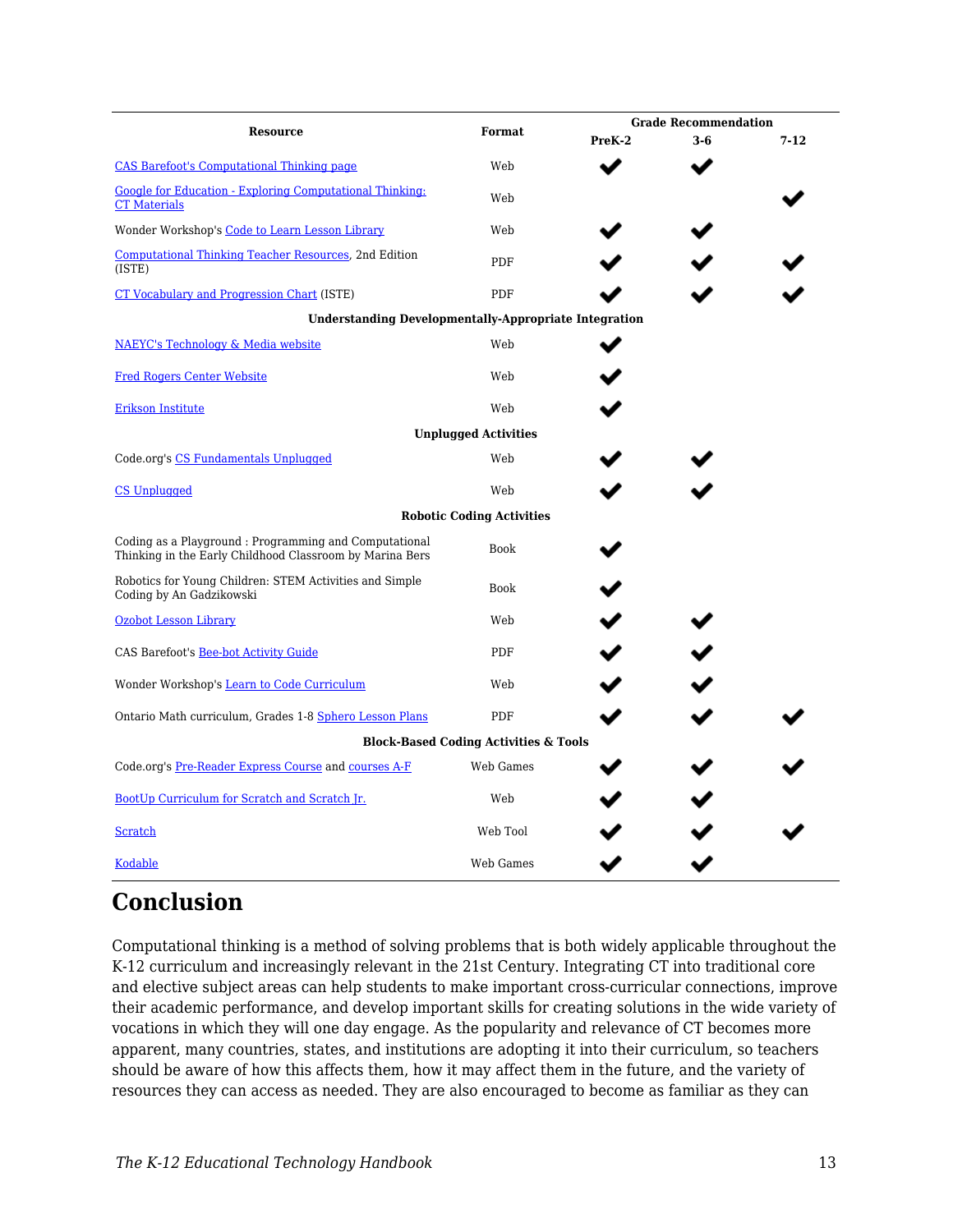with CT skills, attitudes, and approaches, and to develop these competencies in their personal and professional lives.

## **References**

Angevine, C. (2018, February 22). Advancing computational thinking across K-12 education. Retrieved from [https://edtechbooks.org/-YY](http://www.gettingsmart.com/2018/02/advancing-computational-thinking-across-k-12-education/)

Barr, D., Harrison, J., & Conery, L. (2011). Computational thinking: A digital age skill for everyone. Learning & Leading with Technology, 38(6), 20-23. Retrieved from [https://edtechbooks.org/-HQ](https://files.eric.ed.gov/fulltext/EJ918910.pdf)

Berdik, C. (2015, November 23). How one school district works computational thinking into every grade and class. Retrieved from [https://edtechbooks.org/-Cj](http://hechingerreport.org/how-one-school-district-works-computational-thinking-into-every-grade-and-class/)

Bers, M.U. (2008). Blocks to robots: Learning with technology in the early childhood classroom. New York, NY: Teachers College Press.

Bers, M.U., Seddighin, S., & Sullivan, A. (2013). Ready for robotics: Bringing together the T and E of STEM in early childhood teacher education. Journal of Technology and Teacher Education, 21(3), 355-377.

Bers, M.U., Flannery, L., Kazakoff, E. R., & Sullivan, A. (2014). Computational thinking and tinkering?: Exploration of an early childhood robotics curriculum. Computers & Education, 72, 145-157. [https://edtechbooks.org/-HN](https://doi.org/10.1016/j.compedu.2013.10.020).

Bureau of Labor Statistics (2018). Occupational outlook handbook. Retrieved from [https://edtechbooks.org/-yr](https://www.bls.gov/ooh/computer-and-information-technology/home.htm)

Buss, A., & Gamboa, R. (2017). Teacher transformations in developing computational thinking: Gaming and robotics use in after-school settings. In P.J. Rich & C.B. Hodges (Eds.), Emerging research, practice, and policy on computational thinking (pp. 189-203). Cham, Switzerland: Springer. Retrieved from [https://edtechbooks.org/-UN](http://sci-hub.cc/downloads/1d8d/10.1007@978-3-319-52691-1.pdf)

CAS Barefoot (2014). Computational thinking. Retrieved from [https://edtechbooks.org/-Wy.](https://barefootcas.org.uk/barefoot-primary-computing-resources/concepts/computational-thinking/)

CNN Wire. (2017, September 25). President Trump announces yearly investment of \$200M for STEM expansion. Retrieved from Fox News: [https://edtechbooks.org/-tB](http://fox59.com/2017/09/25/president-trump-makes-jobs-announcement/)

EdSurge. (2016). Computer science for all. Retrieved from [https://www.edsurge.com/research/special-reports/state-of-edtech-2016/k12\\_edtech\\_trends/computer](https://www.edsurge.com/research/special-reports/state-of-edtech-2016/k12_edtech_trends/computer_science) [\\_science](https://www.edsurge.com/research/special-reports/state-of-edtech-2016/k12_edtech_trends/computer_science)

Google (n.d.a). Exploring computational thinking? Retrieved from [https://edtechbooks.org/-PU](https://edu.google.com/resources/programs/exploring-computational-thinking/)

Google (n.d.b). What is computational thinking? Retrieved from [https://edtechbooks.org/-gU](https://computationalthinkingcourse.withgoogle.com/unit?lesson=8&unit=1)

Google (n.d.c). CT materials. Retrieved from [https://edtechbooks.org/-tP](https://edu.google.com/resources/programs/exploring-computational-thinking/#!ct-materials)

Grover, S. (2018, March 13). The 5th 'C' of 21st century skills? Try computational thinking (not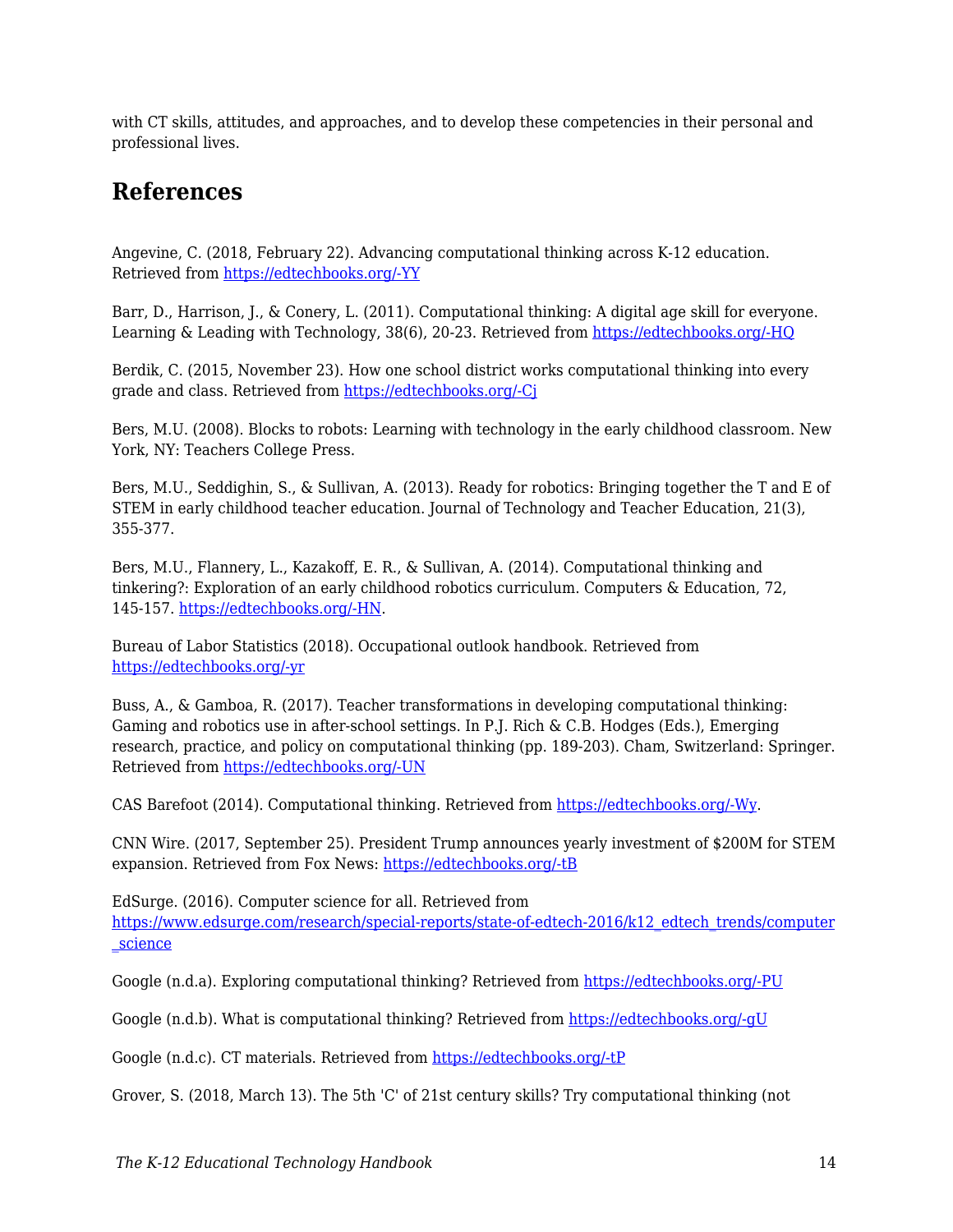coding. Retrieved from EdSurge News: [https://edtechbooks.org/-Pz](https://www.edsurge.com/news/2018-02-25-the-5th-c-of-21st-century-skills-try-computational-thinking-not-coding)

Hartigan, M. (2013, August 27). 10 everyday objects that can be programmed to run code. Retrieved from [https://edtechbooks.org/-cK](https://www.fastcompany.com/3016427/10-everyday-objects-that-can-be-programmed-to-run-code)

Highfield, K. (2015). Stepping into STEM with young children: Simple robotics and programming as catalysts for early learning. In C. Donohue (Ed.), Technology and digital media in the early years: Tools for teaching and learning (pp. 150-161). New York, NY: Routledge.

ISTE (2014, September 11). Computational thinking for all. Retrieved from [https://edtechbooks.org/-yE](https://www.iste.org/explore/articledetail?articleid=152) ISTE. (n.d.). Standards for students. Retrieved from [https://edtechbooks.org/-XB](https://www.iste.org/standards/for-students).

ISTE, & CSTA. (2011). Operational definition of computational thinking for K-12 education. Retrieved from [https://edtechbooks.org/-cV](http://www.iste.org/docs/ct-documents/computational-thinking-operational-definition-flyer.pdf)

NAEYC, & Fred Rogers Center for early Learning and Children's Media. (2012). Technology and interactive media as tools in early childhood programs serving children from birth through age 8. Retrieved from [https://edtechbooks.org/-zJ](https://www.naeyc.org/sites/default/files/globally-shared/downloads/PDFs/resources/topics/PS_technology_WEB.pdf)

Partovi, H. (2017). Should computer science be a mandatory class in U.S. high schools? Retrieved from

[https://www.quora.com/Should-Computer-Science-be-a-mandatory-part-of-a-high-school-curriculum/a](https://www.quora.com/Should-Computer-Science-be-a-mandatory-part-of-a-high-school-curriculum/answer/Hadi-Partovi) [nswer/Hadi-Partovi](https://www.quora.com/Should-Computer-Science-be-a-mandatory-part-of-a-high-school-curriculum/answer/Hadi-Partovi)

Randles, J. (2017, January 27). 3 easy lessons that teach coding and computational thinking. Retrieved from [https://edtechbooks.org/-Lc](https://www.iste.org/explore/articleDetail?articleid=894&category=In-the-classroom&article=)

Rich, P. J., Jones, B., Belikov, O., Yoshikawa, E., & Perkins, M. (2017). Computing and engineering in elementary school: The effect of year-long training on elementary teacher self-efficacy and beliefs about teaching computing and engineering. International Journal of Computer Science Education in Schools, 1 (1), 1-20.

Romm, T. (2017, September 26). Amazon, Facebook and others in tech will commit \$300 million to the White House's new computer science push. Retrieved from [https://edtechbooks.org/-Uu](https://www.recode.net/2017/9/26/16364662/amazon-facebook-google-tech-300-million-donald-trump-ivanka-computer-science)

Schön, D. A. (1987). Educating the reflective practitioner: Toward a new design for teaching and learning in the professions. Ann Arbor, MI: Wiley.

Sheldon, E. (2017) Computational thinking across the curriculum. Retrieved from [https://edtechbooks.org/-Qt](https://www.edutopia.org/blog/computational-thinking-across-the-curriculum-eli-sheldon)

Sullivan, A., & Bers, M.U. (2016). Robotics in the early childhood classroom: Learning outcomes from an 8-week robotics curriculum in pre-kindergarten through second grade. International Journal of Technology and Design Education, 26(1), 3-20. [https://edtechbooks.org/-LK](https://doi.org/10.1007/s10798-015-9304-5)

Ventura, M., Lai, E., & DiCerbo, K. (2017). Skills for today: What we know about teaching and assessing critical thinking [White paper]. Retrieved March 29, 2018, from Partnership for 21st Century Learning: [https://edtechbooks.org/-hH](http://www.p21.org/storage/documents/Skills_For_Today_Series-Pearson/White_Paper_-_P21_-_Skills_for_Today-What_We_Know_about_Teaching_and_Assessing_Critical_Thinking_v5.pdf)

Wing, J. M. (2006). Computational thinking. Communications of the ACM, 49(3), 33-35.